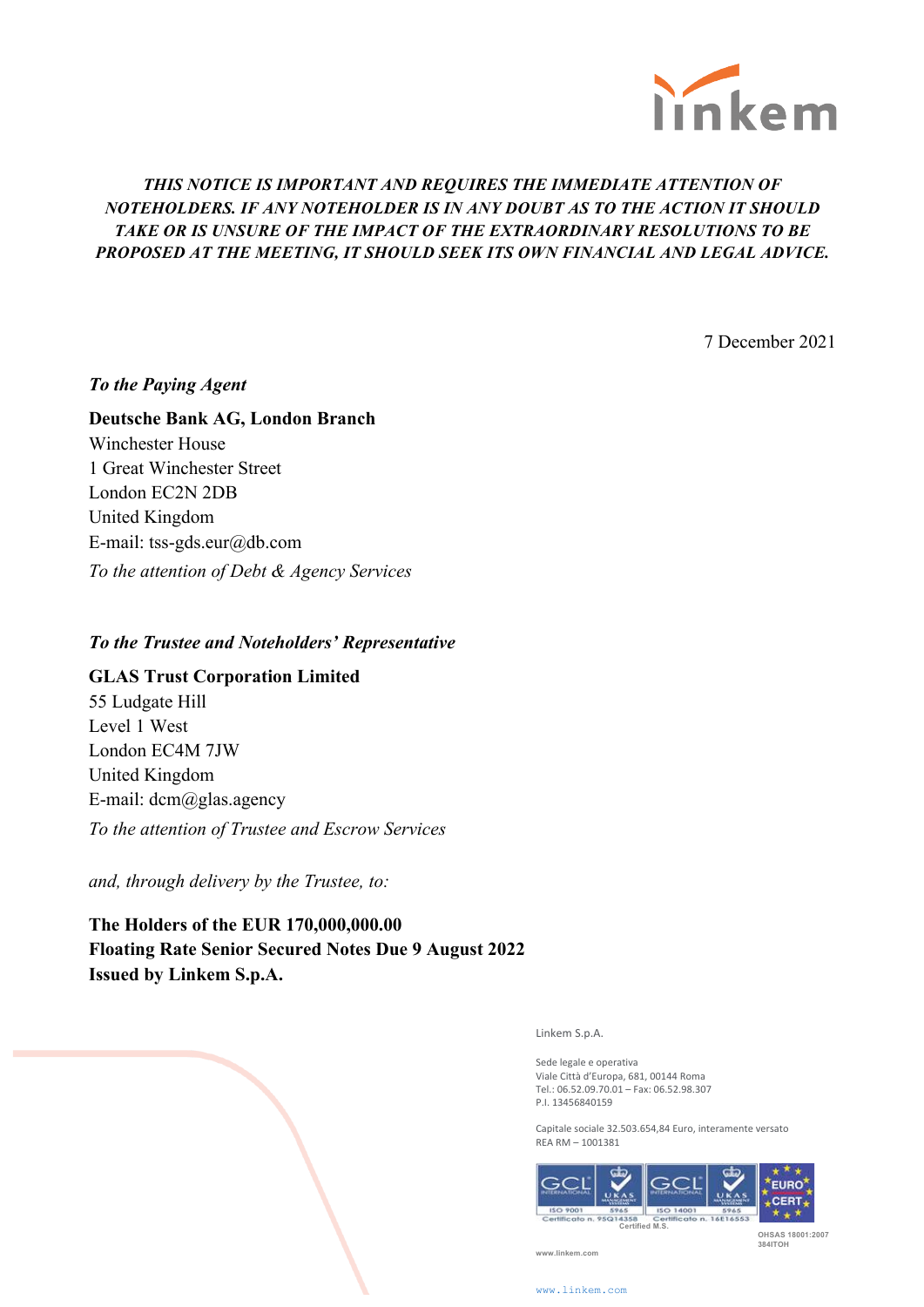

# **Meeting of the Holders of the EUR 170,000,000.00 Floating Rate Senior Secured Notes Due 9 August 2022** ISIN Number: XS2039742569 ISIN Number: XS2038910837 Issued by **Linkem S.p.A.**

Reference is made hereto to the meeting of the holders of the EUR 170,000,000.00 Floating Rate Senior Secured Notes Due August 9, 2022 (ISIN Number: XS2039742569 and ISIN Number: XS2038910837, the "Notes") issued by our Linkem S.p.A. (the "Company"), convened in first call, on December 9, 2021, at 6:00 pm (Central European Time) and, in second call, on December 21, 2021, at 12:00 pm (Central European Time) for the purpose of considering and, if thought fit, approving the following resolutions: "*Issuance of further additional notes for an aggregate principal amount of up to EUR 50,000,000.00 and related amendments to the terms and conditions of the Notes; relevant and consequent resolutions*".

Capitalized terms not otherwise defined herein shall have the meaning assigned to them in the convening notice delivered on 5 November 2021 to the Noteholders.

With this notice, we wish to inform each Noteholder that, as of 7 December 2021, at 6.00 pm (Central European Time) - being such time the Record Date and Time with respect to the first call of the Meeting - the Tabulation Agent received Block Voting Instructions by Noteholders representing less than 66.7% of the Principal Amount Outstanding of the Notes.

As a result, the Meeting will be automatically postponed, in second call, on 21 December 2021, at 12.00 pm (Central European Time). For such purposes, Noteholders will be able to vote until December 19 (technically December 17 will be the last business day before the applicable deadline), at 12.00 pm (Central European Time).

Block Voting Instructions submitted before 7 December 2021 will be deemed automatically valid and effective without any specific action on the part of the voting Noteholders.

\* \* \*